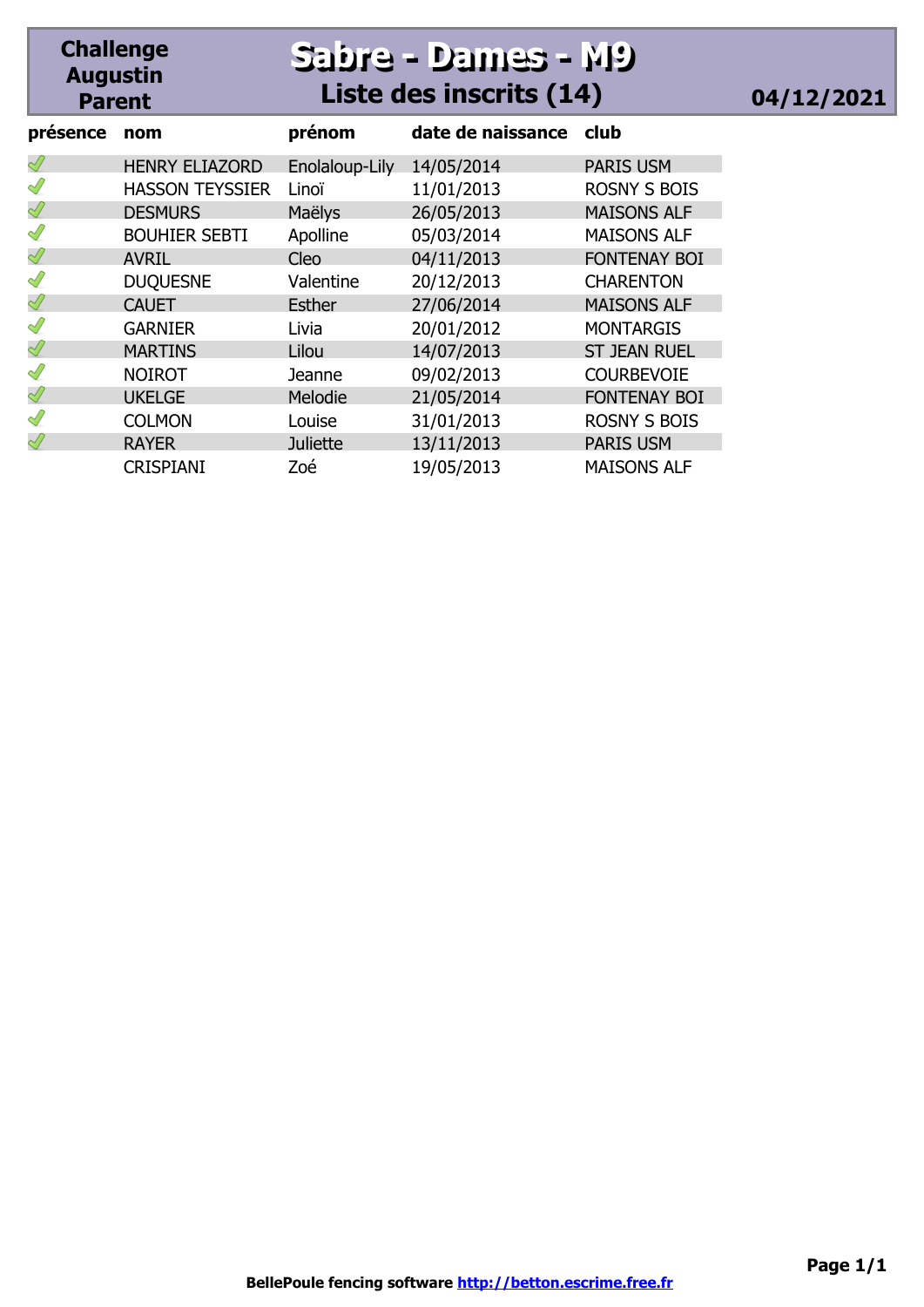**Sabre - Dames - M9 Sabre - Dames - M9 Poules - Tour n° 1 04/12/2021**



| rbitre | <b>Piste</b> |
|--------|--------------|
|        |              |

|                                       |                         |                |                         |                |              |                         |             |              |                         |                         |                         |                |                         |                | Vict.Inacches<br>Victories |    | T-Teches<br>Indice |                |
|---------------------------------------|-------------------------|----------------|-------------------------|----------------|--------------|-------------------------|-------------|--------------|-------------------------|-------------------------|-------------------------|----------------|-------------------------|----------------|----------------------------|----|--------------------|----------------|
|                                       | 1.                      | 2              | 3                       | 4              | 5            | 6                       | 7           | 8            | 9                       | 10                      | 11                      | 12             | 13                      |                |                            |    |                    | Place          |
| <b>RAYER Juliette 1</b>               |                         | $\mathbf v$    | V                       | $\mathbf v$    | $\mathbf v$  | V                       | $\mathbf v$ | $\mathbf{2}$ | $\mathbf v$             | 3                       | $\mathbf v$             | 3              | $\mathbf{V}$            | 9              | 0,750 44                   | 22 | $+22$              | 3              |
| <b>MARTINS Lilou 2</b>                | $\overline{2}$          |                | $\mathbf v$             | $\mathbf v$    | 2            | $\overline{\mathbf{2}}$ | $\mathbf v$ | 3            | $\mathbf v$             | $\overline{2}$          | 1                       | $\mathbf{0}$   | $\mathbf{1}$            | 4              | 0,333 29                   | 40 | $-11$              | 9              |
| <b>CAUET</b> Esther 3                 | 3                       | $\overline{2}$ |                         | 1              | $\mathbf v$  | $\mathbf{1}$            | $\mathbf v$ | $\mathbf v$  | $\mathbf v$             | 1                       | $\mathbf v$             | $\mathbf{0}$   | $\mathbf{1}$            | 5              | 0,416 29                   | 34 | $-5$               | 8              |
| <b>COLMON Louise 4</b>                | $\mathbf{0}$            | $\mathbf{2}$   | V                       |                | $\mathbf v$  | $\mathbf v$             | $\mathbf v$ | $\mathbf{0}$ | $\mathbf v$             | $\overline{\mathbf{2}}$ | $\mathbf v$             | 1              | $\overline{\mathbf{3}}$ | 6              | 0,500 32                   | 32 | $+0$               | 7              |
| <b>UKELGE Melodie 5</b>               | 0                       | V              | $\bf{0}$                | $\mathbf{0}$   |              | 3                       | $\mathbf v$ | 1            | $\overline{\mathbf{2}}$ | 3                       | $\overline{2}$          | $\mathbf{0}$   | $\mathbf{0}$            | $\overline{2}$ | 0,166 19                   | 45 | $-26$              | 12             |
|                                       | $\mathbf{z}$            | V              | $\mathbf v$             | 3              | $\mathbf v$  |                         | $\mathbf v$ | $\mathbf v$  | $\mathbf v$             | 0                       | $\overline{\mathbf{2}}$ | $\overline{2}$ | $\overline{\mathbf{3}}$ | 6              | 0,500 36                   | 35 | $+1$               | 6              |
| <b>GARNIER Livia 6</b>                |                         |                |                         |                |              |                         |             |              |                         |                         |                         |                |                         | 1              | 0,083 17                   | 45 | $-28$              | 13             |
| <b>AVRIL Cleo 7</b>                   | 1                       | $\mathbf{z}$   | $\mathbf{1}$            | 1              | 3            | 1                       |             | $\mathbf{0}$ | $\overline{\mathbf{2}}$ | 1                       | $\mathbf v$             | 1              | $\mathbf{0}$            |                |                            |    |                    |                |
| <b>BOUHIER SEBTI Apolline 8</b>       | $\mathbf v$             | V              | $\overline{\mathbf{3}}$ | $\mathbf v$    | $\mathbf{V}$ | $\overline{\mathbf{2}}$ | $\mathbf v$ |              | v                       | 0                       | $\mathbf v$             | 1.             | $\mathbf{1}$            | 7              | 0,583 35                   | 28 | $+7$               | - 5            |
| 9<br><b>HENRY ELIAZORD Enolaloup-</b> | 0                       | $\overline{2}$ | $\mathbf{1}$            | $\overline{2}$ | $\mathbf v$  | $\overline{\mathbf{2}}$ | $\mathbf v$ | 1            |                         | 1                       | $\mathbf v$             | $\mathbf{0}$   | $\overline{2}$          | 3              | 0,250 23                   | 42 | $-19$              | 11             |
| Lily<br><b>DUQUESNE</b> Valentine 10  | V                       | V              | $\mathbf v$             | $\mathbf v$    | $\mathbf v$  | $\mathbf v$             | $\mathbf v$ | $\mathbf v$  | $\mathbf v$             |                         | $\mathbf v$             | $\mathbf{v}$   | $\mathbf{v}$            | 12             | 1,000 48                   | 17 | $+31$              | $\overline{1}$ |
|                                       | $\overline{\mathbf{2}}$ | $\mathbf v$    | 1                       | 1              | $\mathbf v$  | $\mathbf v$             | 1           | 1            | $\overline{\mathbf{2}}$ | 1                       |                         | $\mathbf{0}$   | $\overline{\mathbf{3}}$ | 3              | 0,250 24                   | 41 | $-17$              | 10             |
| <b>HASSON TEYSSIER Linoï 11</b>       |                         |                |                         |                |              |                         |             |              |                         |                         |                         |                |                         | 11             | 0,916 46                   | 13 | $+33$              | $\overline{2}$ |
| <b>DESMURS</b> Maëlys 12              | $\mathbf v$             | $\mathbf v$    | $\mathbf v$             | v              | $\mathbf v$  | $\mathbf v$             | $\mathbf v$ | $\mathbf v$  | $\mathbf v$             | $\overline{\mathbf{2}}$ | $\mathbf v$             |                | $\mathbf{v}$            |                |                            |    |                    |                |
| <b>NOIROT</b> Jeanne 13               | $\mathbf 0$             | V              | $\mathbf v$             | $\mathbf v$    | $\mathbf v$  | v                       | $\mathbf v$ | v            | v                       | 1                       | $\mathbf v$             | 1              |                         | 9              | 0,750 38                   | 26 | $+12$              | 4              |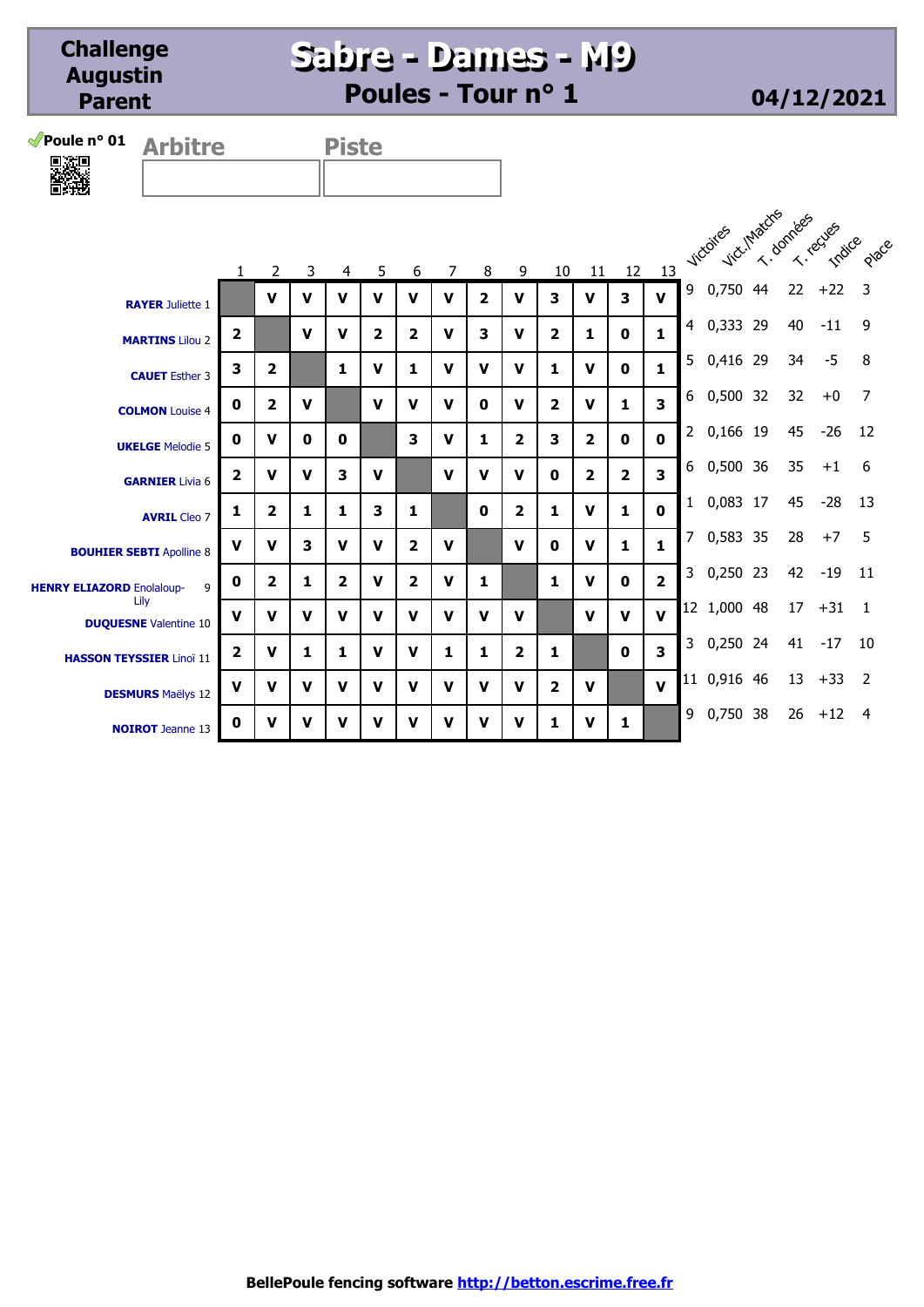## **Poules Tour n° 1 Classement**

**BellePoule fencing software http://betton.escrime.free.fr**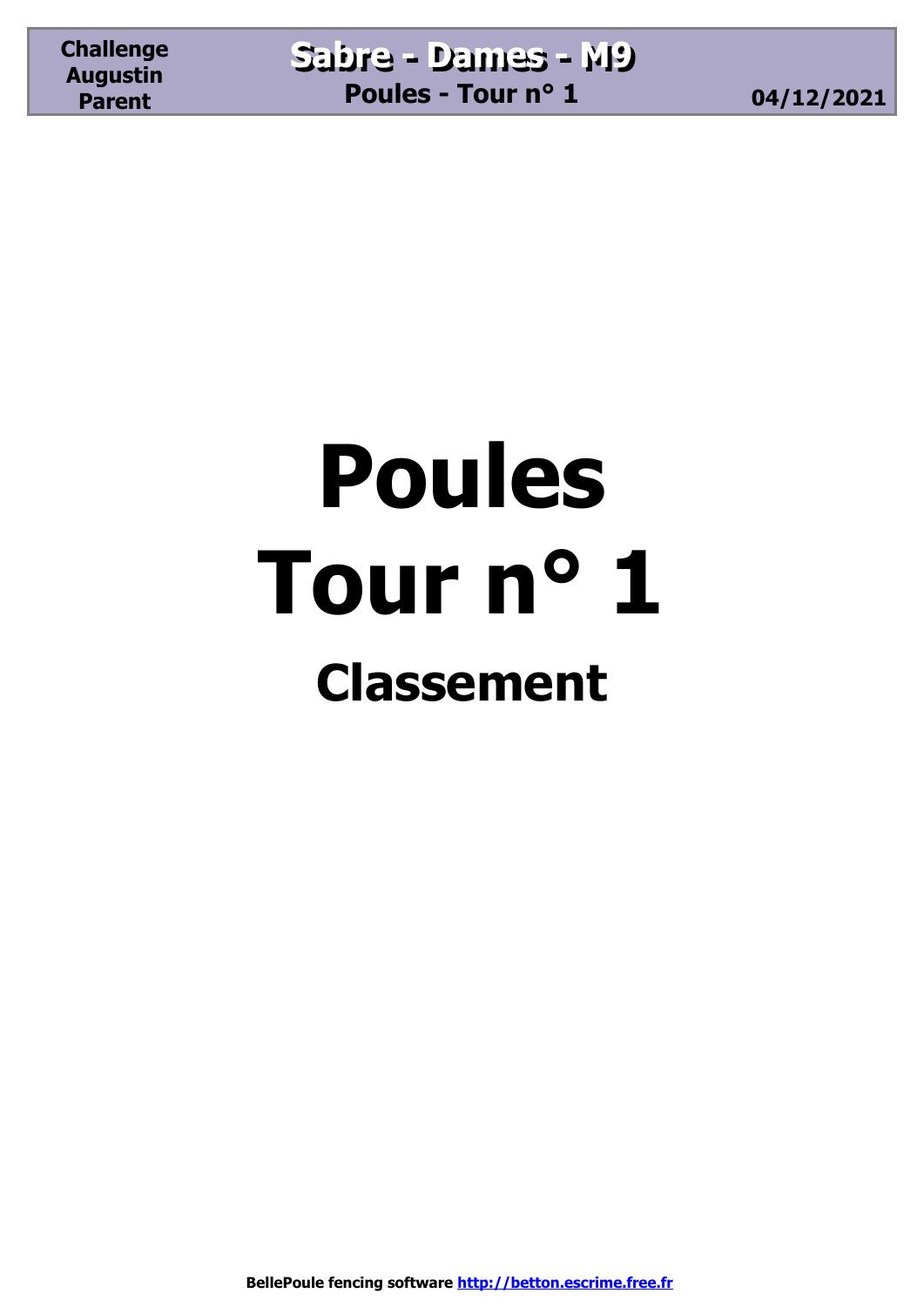#### **Challenge Augustin Parent Sabre - Dames - M9 Sabre - Dames - M9 Poules - Tour n° 1 04/12/2021 place nom prénom club poule n° Vict./Matchs (‰) indice Touches données**

| place | nom                    | prénom          | club                | poule n° | Vict./Matchs (%o) | indice | Touches données |
|-------|------------------------|-----------------|---------------------|----------|-------------------|--------|-----------------|
| 1     | <b>DUQUESNE</b>        | Valentine       | <b>CHARENTON</b>    |          | 1000              | 31     | 48              |
| 2     | <b>DESMURS</b>         | Maëlys          | <b>MAISONS ALF</b>  |          | 916               | 33     | 46              |
| 3     | <b>RAYER</b>           | <b>Juliette</b> | <b>PARIS USM</b>    |          | 750               | 22     | 44              |
| 4     | <b>NOIROT</b>          | Jeanne          | <b>COURBEVOIE</b>   |          | 750               | 12     | 38              |
| 5     | <b>BOUHIER SEBTI</b>   | Apolline        | <b>MAISONS ALF</b>  |          | 583               |        | 35              |
| 6     | <b>GARNIER</b>         | Livia           | <b>MONTARGIS</b>    |          | 500               |        | 36              |
| 7     | <b>COLMON</b>          | Louise          | <b>ROSNY S BOIS</b> |          | 500               | 0      | 32              |
| 8     | <b>CAUET</b>           | Esther          | <b>MAISONS ALF</b>  |          | 416               | -5     | 29              |
| 9     | <b>MARTINS</b>         | Lilou           | <b>ST JEAN RUEL</b> |          | 333               | $-11$  | 29              |
| 10    | <b>HASSON TEYSSIER</b> | Linoï           | ROSNY S BOIS        |          | 250               | -17    | 24              |
| 11    | <b>HENRY ELIAZORD</b>  | Enolaloup-Lily  | <b>PARIS USM</b>    |          | 250               | $-19$  | 23              |
| 12    | <b>UKELGE</b>          | Melodie         | FONTENAY BOI 1      |          | 166               | -26    | 19              |
| 13    | <b>AVRIL</b>           | Cleo            | <b>FONTENAY BOI</b> |          | 83                | $-28$  | 17              |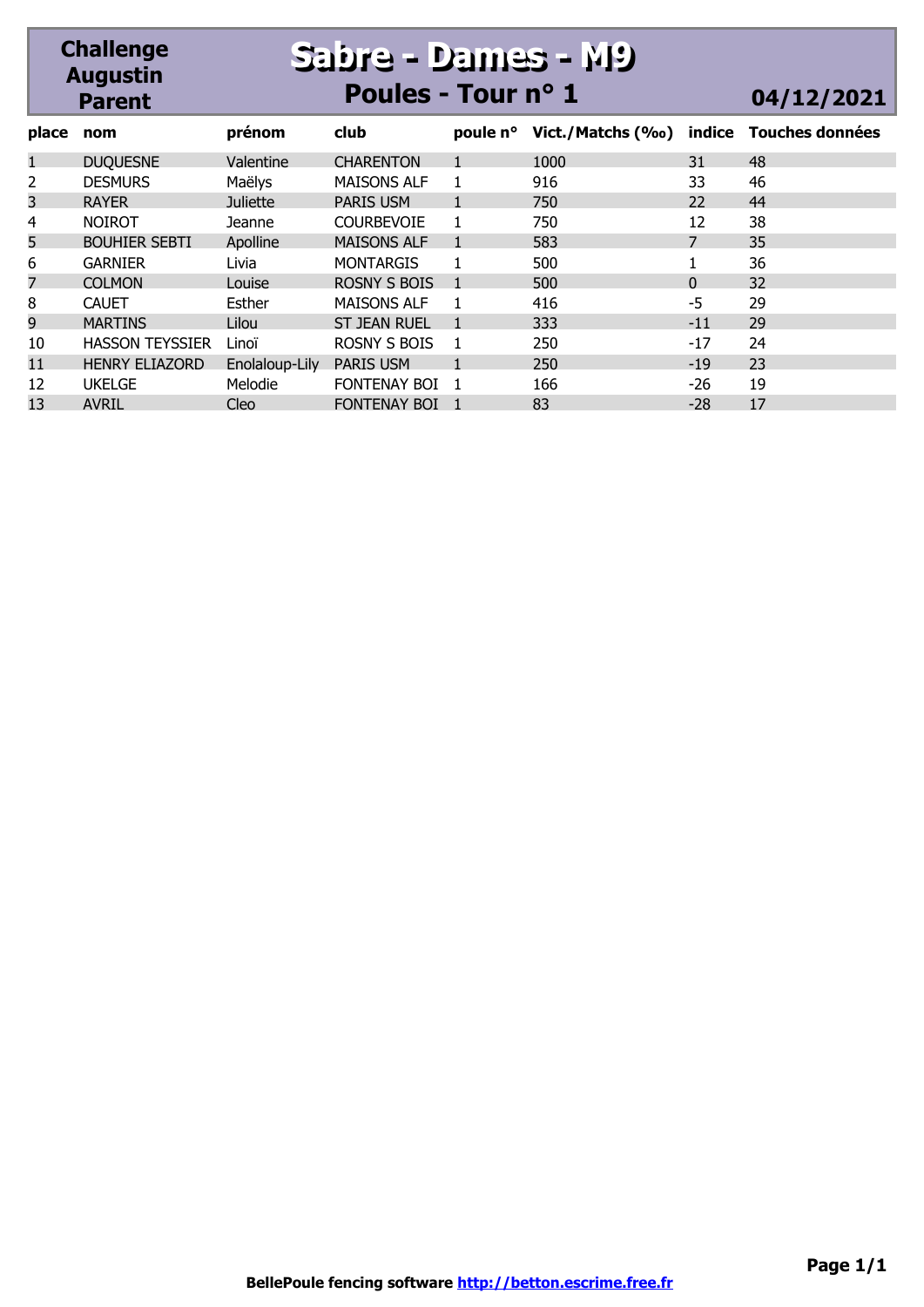### **Sabre - Dames - M9 Sabre - Dames - M9 Tableau - Place n°1 04/12/2021**



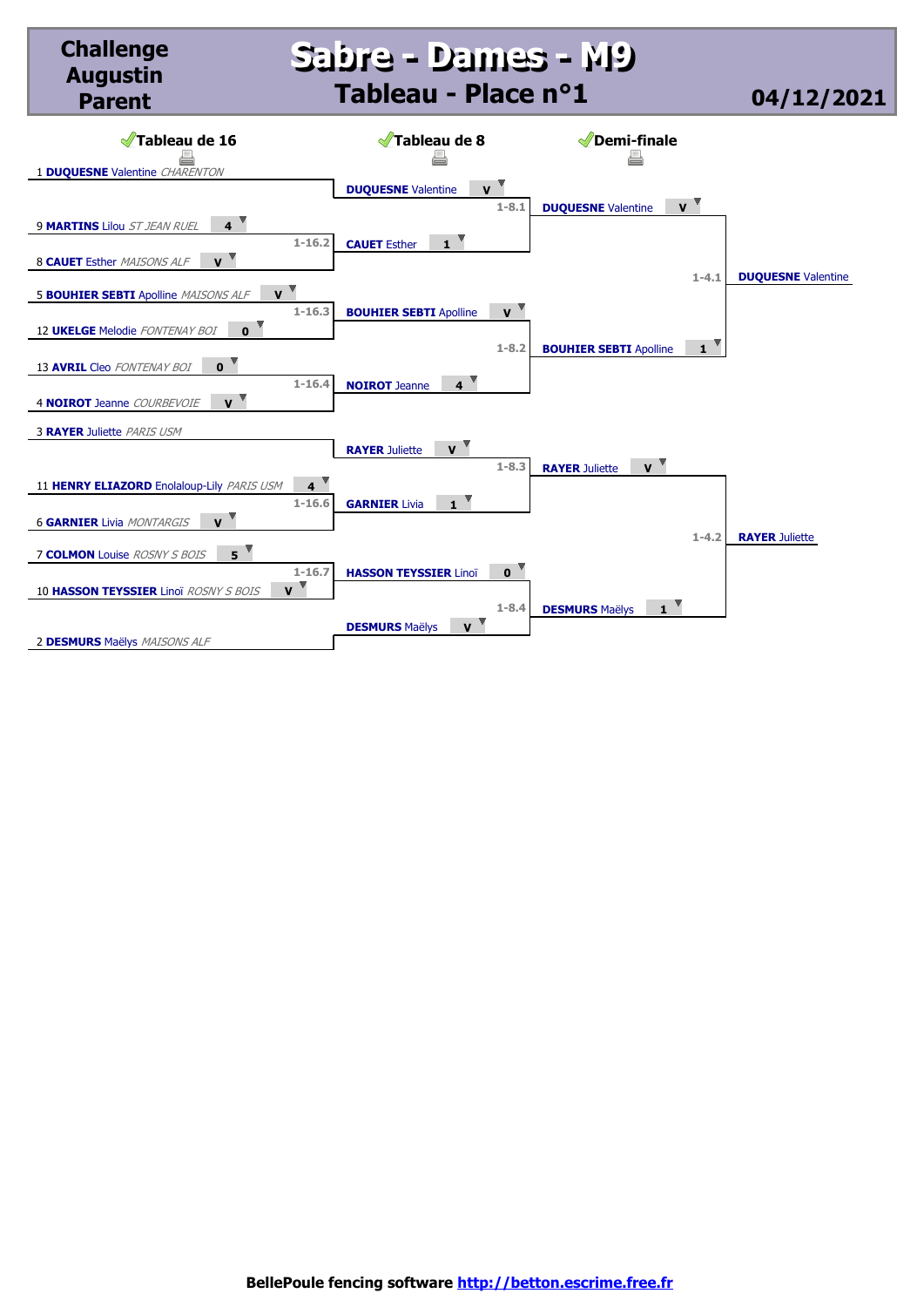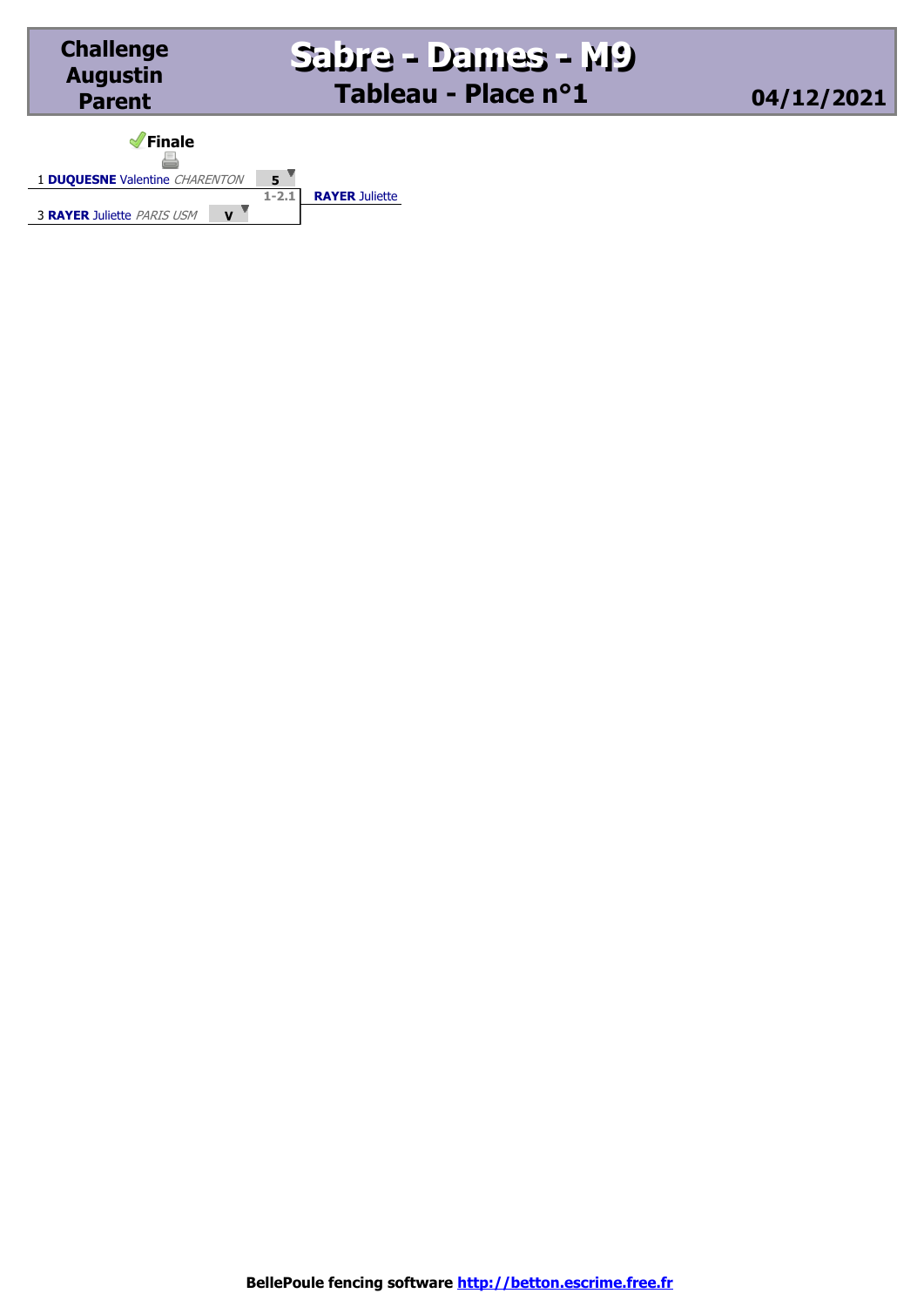# **Classement général**

**BellePoule fencing software http://betton.escrime.free.fr**